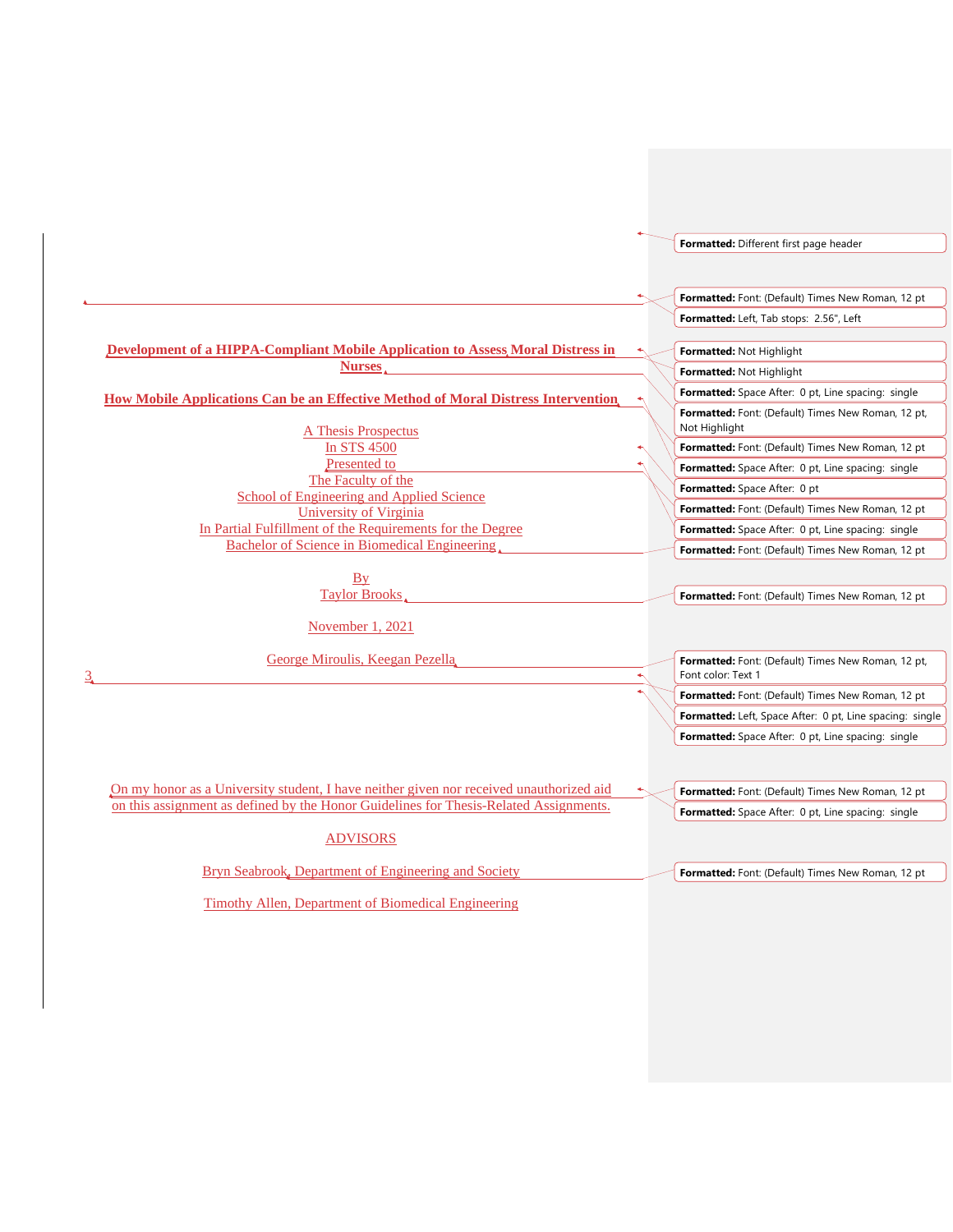#### **Introduction**

In the past decade, registered nurses and other healthcare professionals have repeatedly identified moral distress as a serious problem requiring urgent attention yet are still met with a lack of adequate solutions [\(Pauly et al., 2012\).](https://www.zotero.org/google-docs/?Z8okF8)

Moral distress is when an individual believes that they are being involuntarily complicit in acting Moral distress is when an individual believes that they are being

involuntarily complicit in acting unethically by doing something that they believe to be morally wrong but have little power to act differently or to change the situation [\(Hamric & Epstein,](https://www.zotero.org/google-docs/?unKuai) 

[2017\).](https://www.zotero.org/google-docs/?unKuai) This term was originally coined pertaining to nurses and is now researched in context of all healthcare professionals [\(McCarthy, 2013\).](https://www.zotero.org/google-docs/?D7O0qS) In morally distressing situations in the healthcare industry, the constraining factors preventing the healthcare professional from taking what they believe to be the ethical action are typically institutional. Although moral distress is now a wellrecognized phenomenon among all healthcare professions, few evidence-based strategies have been published to address it [\(Morley et al., 2021\).](https://www.zotero.org/google-docs/?VIE95M) In order to address this lack of moral distress intervention for healthcare workers, the final technical deliverable will be a HIPAA-compliant phone application used to detect moral distress in nurses and provide real time resiliency tools. In addition to providing real time relief, the application will aggregate moral distress data to be sent to the unit lead in order to initiate institutional change.

There are currently numerous mobile applications focused on self-guided interventions to address mental health issues, with varying levels of success [\(Lau et al., 2020, 2021\).](https://www.zotero.org/google-docs/?IznZHp) Providing nurses, and ultimately all healthcare professionals, with a resource to report and relieve moral distress is a step in the right direction, however it is first necessary to determine whether developing an application is the most effective means of addressing moral distress. In order to

**Formatted:** Font: (Default) Times New Roman, 12 pt, Pattern: Clear

**Formatted:** Font: (Default) Times New Roman, 12 pt, Font color: Black

**Commented [BS2]:** I don't think this is the best opening sentence here. This point comes across as a claim rather than a statement or fact or point that draws the reader in. How can you make this opening sentence more engaging?

**Commented [BS3]:** Moral distress is not unique to healthcare providers – I think you need to make it clear that moral distress can happen to anyone, but this is what it looks like for healthcare providers

**Formatted:** Default Paragraph Font, Font: (Default) Times New Roman, 12 pt, Font color: Black

**Formatted:** Font: (Default) Times New Roman, 12 pt, Font color: Black

**Formatted:** Font: (Default) Times New Roman **Formatted:** Font: (Default) Times New Roman

 $\mathbf{z}$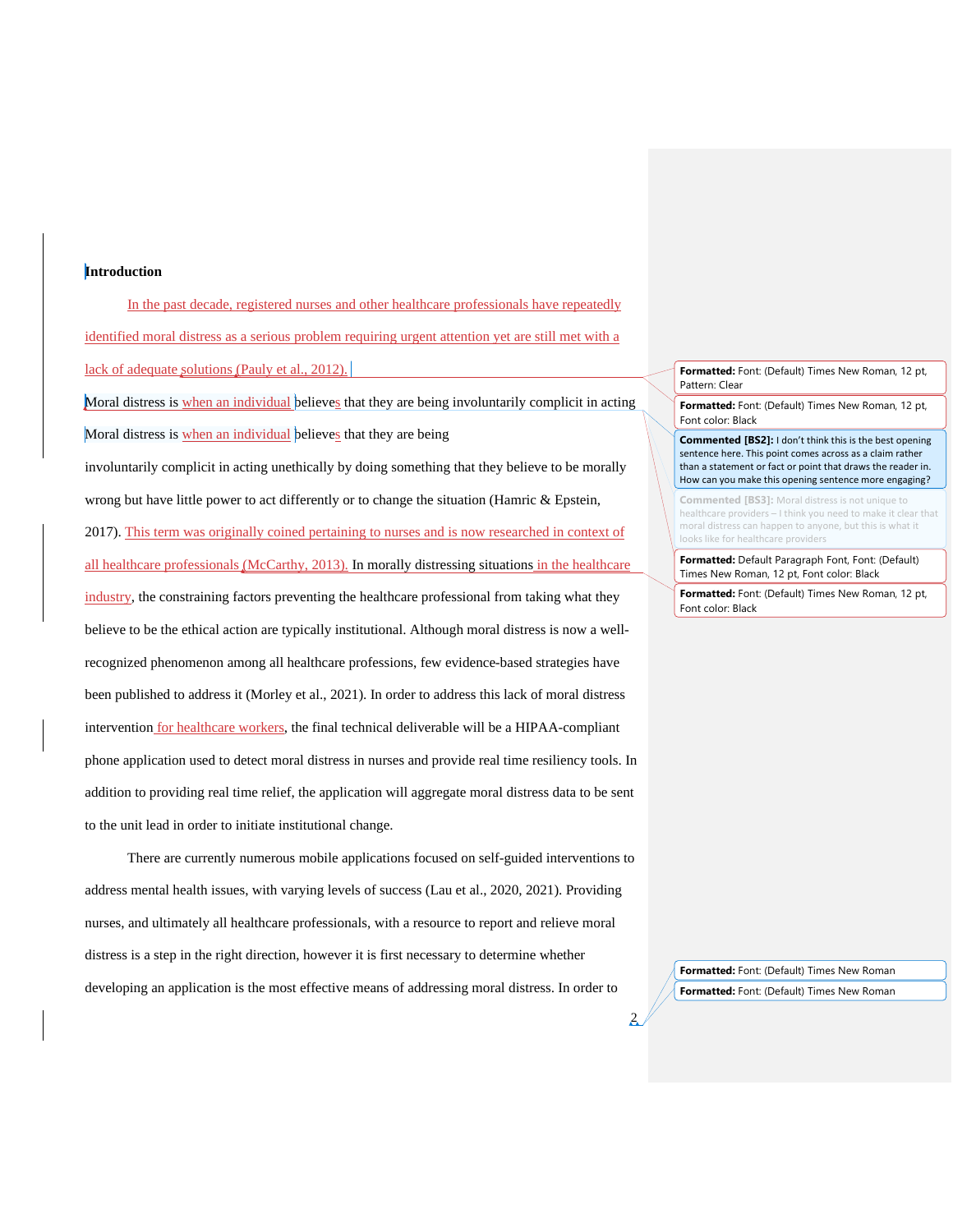determine whether this technical approach is the most constructive solution, it is crucial to investigate what makes an intervention strategy successful. The STS section of this project will analyze the sociotechnical factors involved in moral distress to determine how mobile applications can be an effective method of moral distress intervention.

### **Technical Deliverable**

Nurses are experiencing rapidly increasing burnout rates across the country (Haddad et al., 2021). The effects of the COVID-19 pandemic have only exacerbated this problem as hospitals are more frequently at capacity, turning away patients with less than life threatening needs. The overcrowding of hospitals accounts for significant increases in moral distress, and without the ability to seek support, the distress cascades into a cycle of further decrease in quality of care. In order to reduce burnout and improve patient care, nurses need a system in which they can report their emotional states and receive proper help.

The technical project will focus on the software development of a mobile device application. Moral distress is notorious for having a lack of support services, which is why this application will be targeted toward helping solve ethical dilemmas and the associated problems (Epstein & Delgado, 2010). This application will serve as a point of contact between nurses and higher-level hospital staff, as well as provide real time strategies to alleviate problems associated with moral distress. In a world built around communication, speaking out about mental health often creates a negative portrayal of the speaker to their peers (Stuart, 2006). The anonymity that is supported through the application will help to increase the number of reports and ensure a healthy workplace environment. The work for this project will be completed through the fall

**Commented [BS4]:** It is clear what your technical project is from this introduction, but it is not clear what your STS project is. Clarify this point for the reader.

**Commented [BS5]:** Clarify what "this" refers to.

**Formatted:** Font: (Default) Times New Roman **Formatted:** Font: (Default) Times New Roman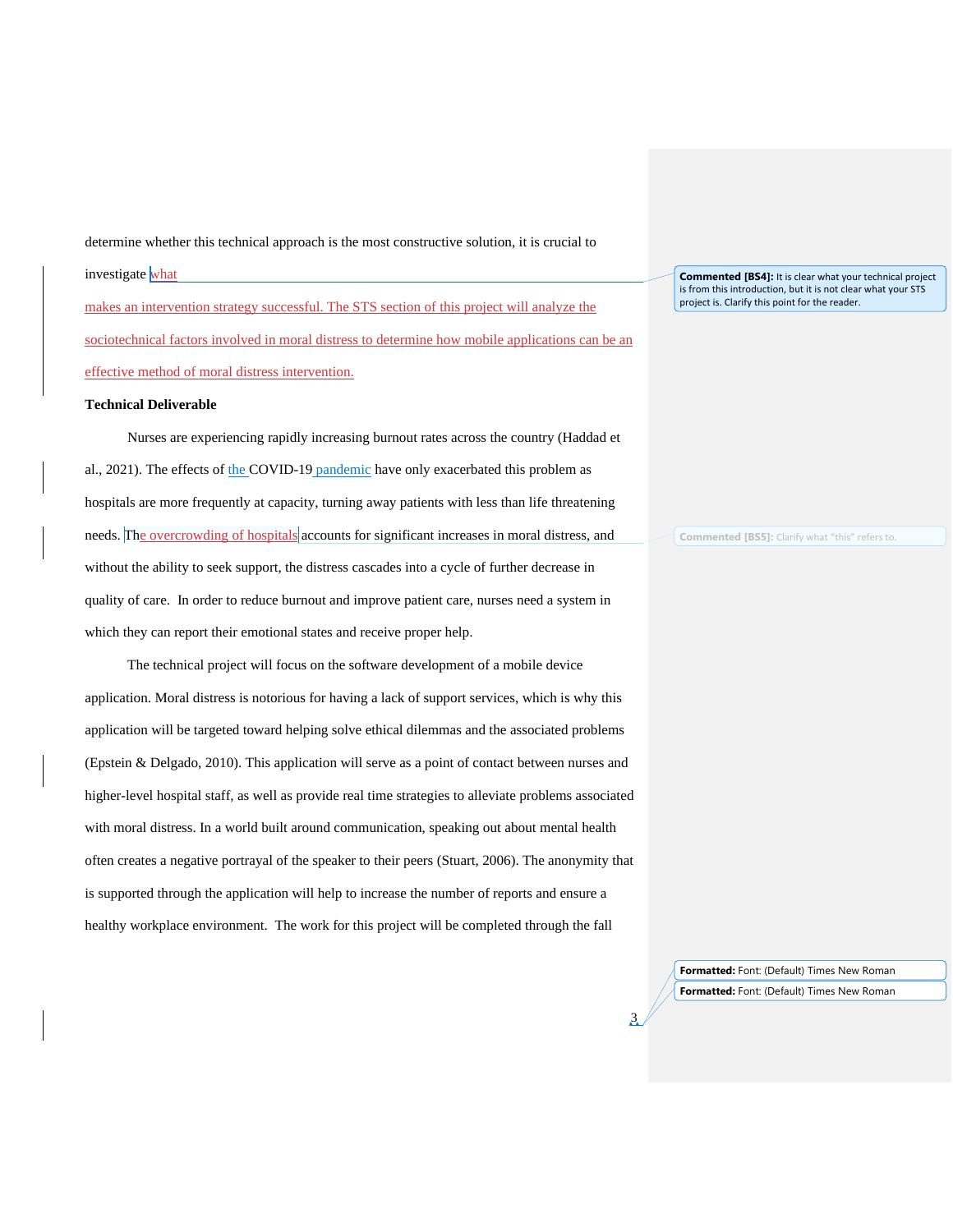2021 and spring 2022 semesters. The project will work on a timeline according to the chart

depicted in Figure 1.

## **Figure 1**

### *Gantt Chart: Fall 2021-Spring 2022 Technical and STS Research Projects Timeline*

|                                | <b>SOF</b><br>Sep     |  | Q4<br>Oct                    | Nov | 322<br>'Dec | 2022<br>Q1<br>tien | Feb                              | $_{\text{Mar}}$ | Q2<br>Apr | May | <b>Bury</b> | Q3<br><b>Jul</b>                            | Azen | $\sim$<br>Seis | Q4<br>Oct |
|--------------------------------|-----------------------|--|------------------------------|-----|-------------|--------------------|----------------------------------|-----------------|-----------|-----|-------------|---------------------------------------------|------|----------------|-----------|
|                                | ----                  |  |                              |     |             |                    |                                  |                 |           |     |             |                                             |      |                |           |
| Review Existing Technologies   |                       |  | Review Existing Technologies |     |             |                    |                                  |                 |           |     |             |                                             |      |                |           |
| STS Prospectus                 | <b>STS Prospectus</b> |  |                              |     |             |                    |                                  |                 |           |     |             |                                             |      |                |           |
| Concept Development & App Des  |                       |  |                              |     |             |                    | Concept Development & App Design |                 |           |     |             |                                             |      |                |           |
| STS Research Paper             |                       |  |                              |     |             |                    | STS Research Paper               |                 |           |     |             |                                             |      |                |           |
| <b>Technical Report</b>        |                       |  |                              |     |             |                    | <b>Technical Report</b>          |                 |           |     |             |                                             |      |                |           |
| Product Testing                |                       |  |                              |     |             |                    |                                  | Product Testing |           |     |             |                                             |      |                |           |
| App Implementation at UVA Heal |                       |  |                              |     |             |                    |                                  |                 |           |     |             | App Implementation at UVA Health Department |      |                |           |

*Note.* This figure shows the timeline of when each aspect of the technical and research projects will be completed over the course of the 2021-2022 academic year. This includes research, development, and testing. (Brooks, 2021)

**Commented [BS6]:** This should appear beneath the figure in size 10 font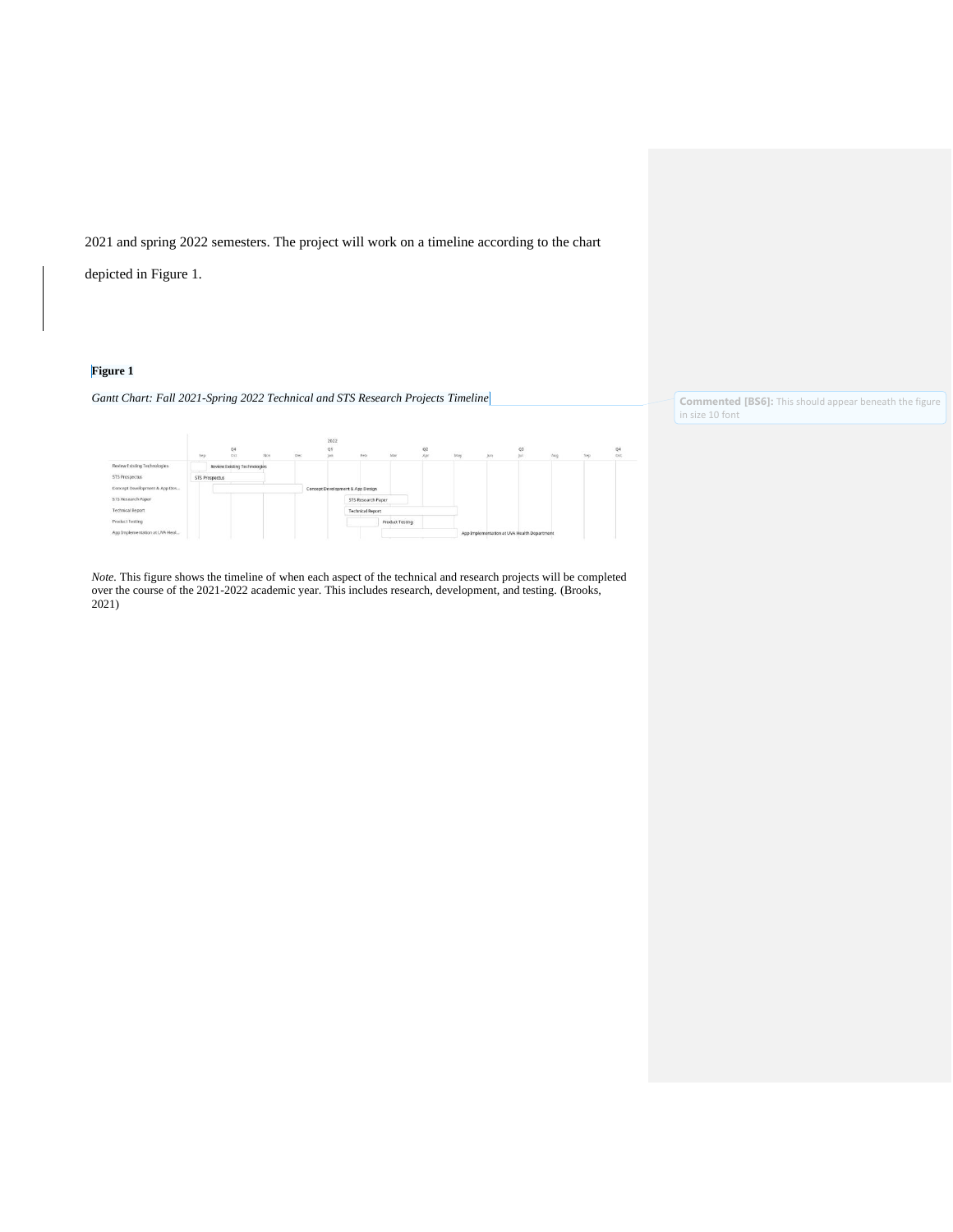#### **Introduction**

In the past decade, registered nurses and other healthcare professionals have repeatedly identified moral distress as a serious problem requiring urgent attention yet are still met with a lack of adequate solutions [\(Pauly et al., 2012\).](https://www.zotero.org/google-docs/?Z8okF8) Moral distress is a major problem facing healthcare professionals around the world, and it has only been exacerbated by the pandemic. Moral distress is when healthcare providers when an individual believes that they are being involuntarily complicit in acting unethically by doing something that they believe to be morally wrong but have little power to act differently or to change the situation [\(Hamric & Epstein,](https://www.zotero.org/google-docs/?unKuai)  [2017\).](https://www.zotero.org/google-docs/?unKuai) This term was originally coined pertaining to nurses and is now researched in context of all healthcare professionals [\(McCarthy, 2013\).](https://www.zotero.org/google-docs/?D7O0qS) In morally distressing situations in the healthcare industry, the constraining factors preventing the healthcare professional from taking what they believe to be the ethical action are typically institutional. Although moral distress is now a wellrecognized phenomenon among all healthcare professions, few evidence-based strategies have been published to address it [\(Morley et al., 2021\).](https://www.zotero.org/google-docs/?VIE95M) In order to address this lack of moral distress intervention for healthcare workers, the final technical deliverable will be a HIPAA-compliant phone application used to detect moral distress in nurses and provide real time resiliency tools. In addition to providing real time relief, the application will aggregate moral distress data to be sent to the unit lead in order to initiate institutional change.

There are currently numerous mobile applications focused on self-guided interventions to address mental health issues, with varying levels of success [\(Lau et al., 2020, 2021\).](https://www.zotero.org/google-docs/?IznZHp) Providing nurses, and ultimately all healthcare professionals, with a resource to report and relieve moral distress is a step in the right direction, however it is first necessary to determine whether developing an application is the most effective means of addressing moral distress. In order to

#### **Formatted:** Different first page header

**Formatted:** Font: (Default) Times New Roman, 12 pt, Pattern: Clear

**Formatted:** Font: (Default) Times New Roman, 12 pt, Font color: Black

**Commented [BS2]:** I don't think this is the best opening sentence here. This point comes across as a claim rather than a statement or fact or point that draws the reader in. How can you make this opening sentence more engaging?

**Commented [BS3]:** Moral distress is not unique to healthcare providers – I think you need to make it clear that moral distress can happen to anyone, but this is what it ooks like for healthcare providers

**Formatted:** Default Paragraph Font, Font: (Default) Times New Roman, 12 pt, Font color: Black

**Formatted:** Font: (Default) Times New Roman, 12 pt, Font color: Black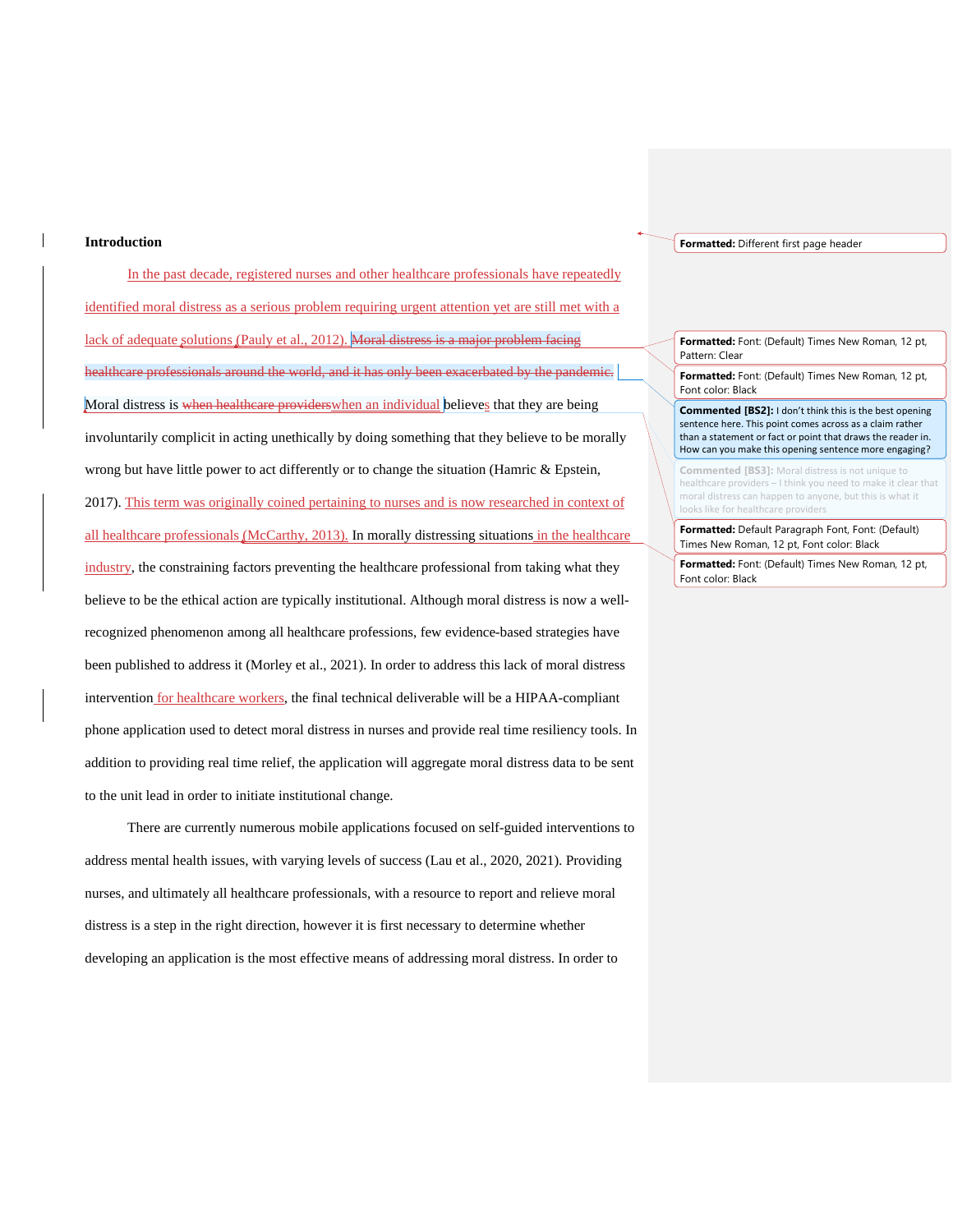determine whether this technical approach is the most constructive solution, it is crucial to investigate what makes an intervention strategy successful. The STS section of this project will analyze the sociotechnical factors involved in moral distress to determine how mobile applications can be an effective method of moral distress intervention.

### **Technical Deliverable**

Nurses are experiencing rapidly increasing burnout rates across the country (Haddad et al., 2021). The effects of the COVID-19 pandemic have only exacerbated this problem as hospitals are more frequently at capacity, turning away patients with less than life threatening needs. The overcrowding of hospitals accounts for significant increases in moral distress, and without the ability to seek support, the distress cascades into a cycle of further decrease in quality of care. In order to reduce burnout and improve patient care, nurses need a system in which they can report their emotional states and receive proper help.

The technical project will focus on the software development of a mobile device application. Moral distress is notorious for having a lack of support services, which is why this application will be targeted toward helping solve ethical dilemmas and the associated problems (Epstein & Delgado, 2010). This application will serve as a point of contact between nurses and higher-level hospital staff, as well as provide real time strategies to alleviate problems associated with moral distress. In a world built around communication, speaking out about mental health often creates a negative portrayal of the speaker to their peers (Stuart, 2006). The anonymity that is supported through the application will help to increase the number of reports and ensure a healthy workplace environment. The work for this project will be completed through the fall

**Commented [BS4]:** It is clear what your technical project is from this introduction, but it is not clear what your STS project is. Clarify this point for the reader.

**Commented [BS5]:** Clarify what "this" refers to.

**Formatted:** Font: (Default) Times New Roman **Formatted:** Font: (Default) Times New Roman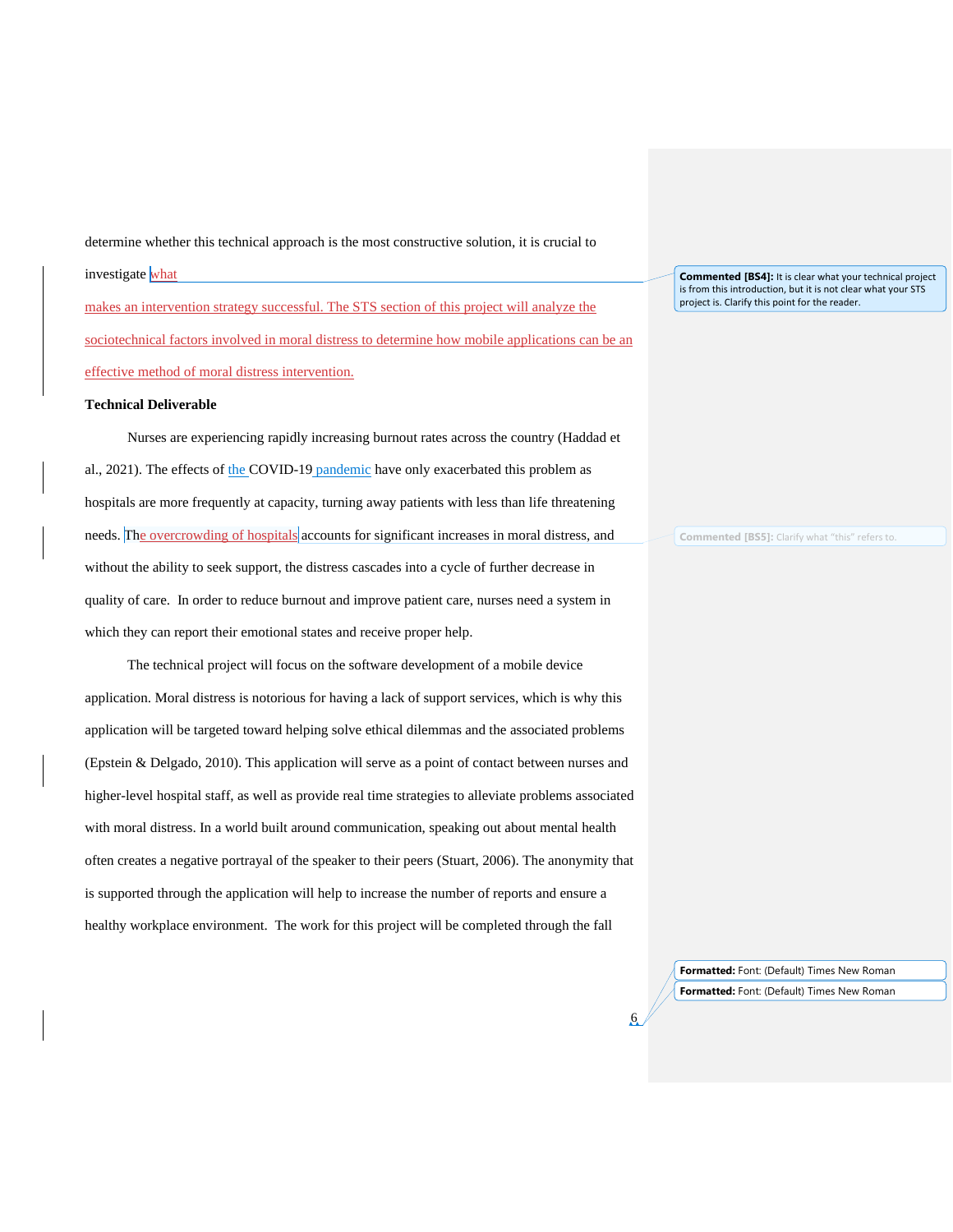2021 and spring 2022 semesters. The project will work on a timeline according to the chart

depicted in Figure 1.

### **Figure 1**

#### *Gantt Chart: Fall 2021-Spring 2022 Technical and STS Research Projects Timeline*

|                                | Šep |                       | Q4<br>Oct                    | Nov | bec | 2022<br>Q1<br>ten. | Feb.                             | Mar                     | Q2<br>Apr | May | <b>Bun</b> | Q3<br><b>Jul</b>                            | $\sim$<br>Sep | Q4<br>$_{\text{oct}}$ |
|--------------------------------|-----|-----------------------|------------------------------|-----|-----|--------------------|----------------------------------|-------------------------|-----------|-----|------------|---------------------------------------------|---------------|-----------------------|
| Review Existing Technologies   |     |                       | Review Existing Technologies |     |     |                    |                                  |                         |           |     |            |                                             |               |                       |
| STS Prospectus                 |     | <b>STS Prospectus</b> |                              |     |     |                    |                                  |                         |           |     |            |                                             |               |                       |
| Concept Development & App Des  |     |                       |                              |     |     |                    | Concept Development & App Design |                         |           |     |            |                                             |               |                       |
| STS Research Paper             |     |                       |                              |     |     |                    | STS Research Paper               |                         |           |     |            |                                             |               |                       |
| <b>Technical Report</b>        |     |                       |                              |     |     |                    |                                  | <b>Technical Report</b> |           |     |            |                                             |               |                       |
| Product Testing                |     |                       |                              |     |     |                    |                                  | Product Testing         |           |     |            |                                             |               |                       |
| App Implementation at UVA Heal |     |                       |                              |     |     |                    |                                  |                         |           |     |            | App Implementation at UVA Health Department |               |                       |

*Note.* This figure shows the timeline of when each aspect of the technical and research projects will be completed over the course of the 2021-2022 academic year. This includes research, development, and testing. (Brooks, 2021)

The moral distress thermometer, seen in Figure 2, is a screening tool to measure moral distress in nurses who practice in the hospital setting (Wocial & Weaver, 2013). The validity and effectiveness of this tool was proven through psychometric testing and a cross-sectional survey design to compare the thermometer to the outdated Adult and Pediatric Moral Distress Scales (Wocial & Weaver, 2013). This moral distress thermometer will be integrated into the design of the mobile application as the first step in assessing moral distress levels in nurses. The application will also contain a survey developed by moral distress researchers to determine the cause of the moral distress. The application will then aggregate the data from the thermometer and survey, and this information will be reported to the Nurse Unit Manager, or an individual in a similar position to make the necessary changes to eradicate the cause of moral distress. Lastly, **Commented [BS6]:** This should appear beneath the figure in size 10 font

**Formatted:** Font: (Default) Times New Roman **Formatted:** Font: (Default) Times New Roman

 $\sqrt{2}$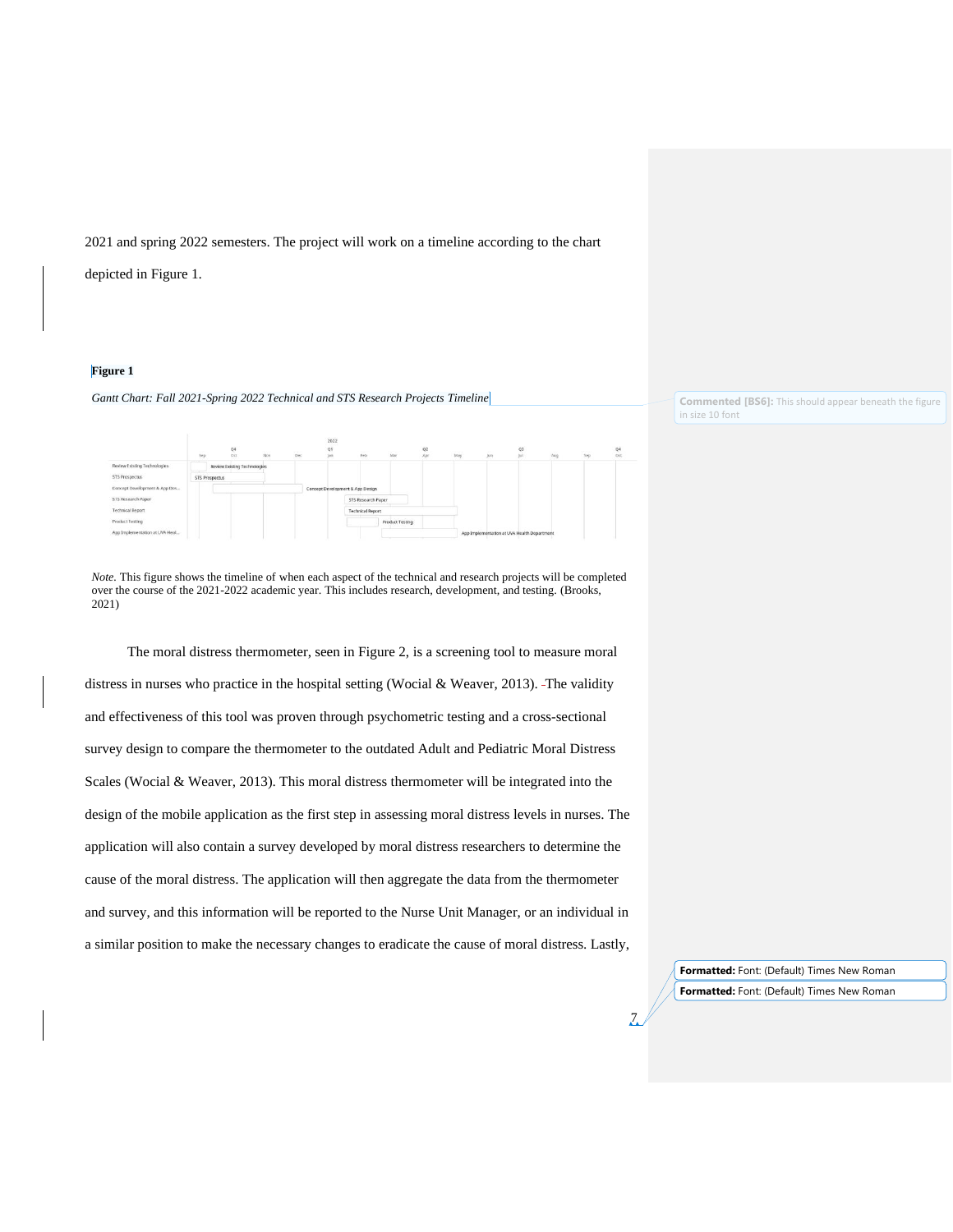upon completion of the survey, the application will provide resources for real time relief if the

nurse requires it.

## **Figure 2**

*Moral Distress Thermometer*



*Note.* The Moral Distress Thermometer, developed and psychometrically tested by Lucia Wocial and Michael Weaver is a tool proven to accurately assess levels of moral distress in nurses (Wocial, 2013).

The project team consists of eight team members: three undergraduate biomedical engineering students, three nurses and moral distress researchers, and two members with extensive computer science backgrounds. Once the application development is completed,  $#$ the research team will begin the iterative testing process. The application will first be tested by a group of 15 UVA nursing PhD students to assess the usability and effectiveness of the application. Once the application receives positive feedback from this group, it will be tested with multiple units of nurses at the UVA hospital. This application is superior to the current methods of Moral Distress intervention because it allows for anonymity, provides real time

> **Formatted:** Font: (Default) Times New Roman **Formatted:** Font: (Default) Times New Roman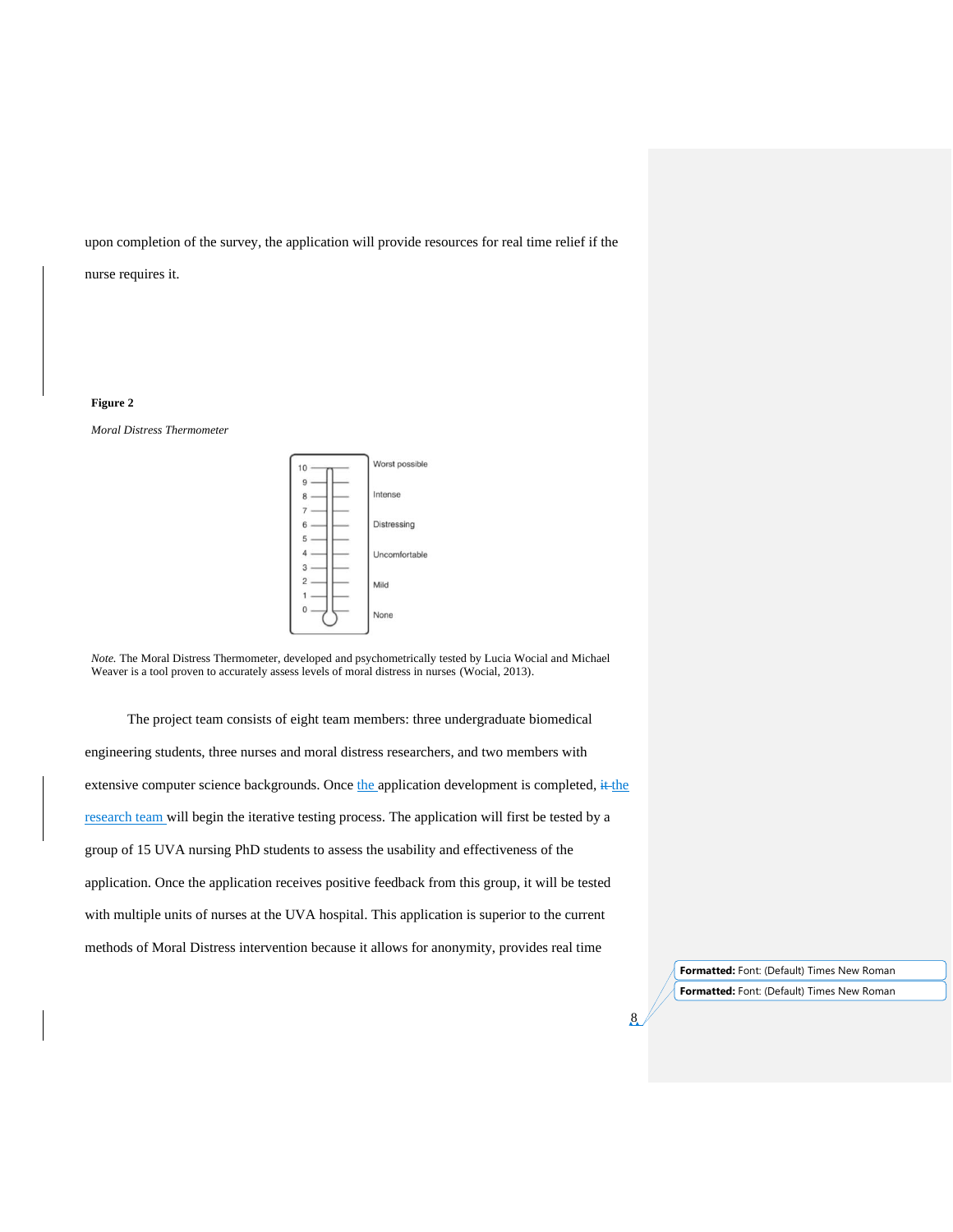relief, and gives nurses the opportunity to communicate with management level employees to initiate institutional changes.

The outlined project will be successful if nursing populations find the application both useful and unrestrictive to the natural flow of their work. This implementation will ideally result in a long-term reduction of moral distress levels, which can be monitored through data collected from the application. It should also have an effect in reducing nursing burnout which will be difficult to monitor on a large scale. However, small scale data can be collected on single hospital mortality rate and patient satisfaction to indicate the application's efficacy by correlating lower mortality rate and higher patient satisfaction with lower levels of moral distress in nurses. The project and associated data will be presented in the form of a technical report. **STS Framework**

Moral distress can have a significant negative impact on a healthcare team and the patients they treat, demonstrating the importance of researching how a mobile application can be an effective method of moral distress intervention. The consequences of untreated moral distress include negative perception of provided patient care, increased danger to patients, and, eventually, burnout. Burnout is the exhaustion of motivation that leads a healthcare worker to quitting and is a major contributor to nurse turnover (Henrich et al., 2017). Analyzing methods of reducing moral distress in hospital working environments will lead to improved mental health, better patient care, and a higher retention rate of nurses (Frost, 2021). As it was originally defined, moral distress occurs "when one knows the right thing to do, but institutional constraints make it nearly impossible to pursue the right course of action" (Jameton, 1984). When considering the complex institutional and social problems at the root of all cases of moral distress, it is evident that there are many stakeholders and artifacts involved. These stakeholders

**Commented [BS7]:** Good organization in this section.

**Commented [BS8]:** What research? This opening sentence doesn't give the reader an indication about this second project. How can you draw the reader in?

**Formatted:** Font: (Default) Times New Roman **Formatted:** Font: (Default) Times New Roman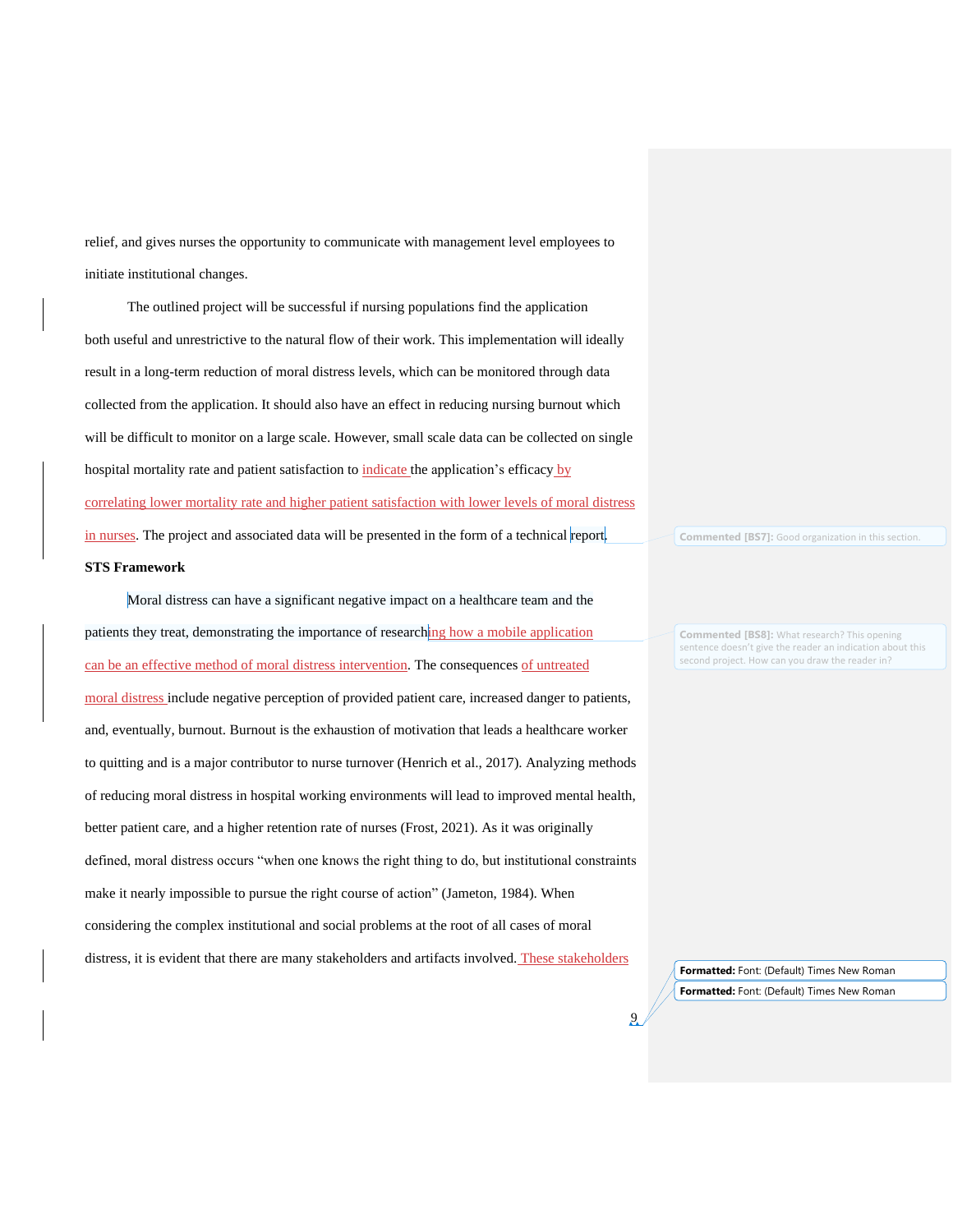include patients and their families, nurses, doctors, hospital management, and support services such as the Moral Distress Consultation Service (MDCS). The MDCS is group of consultants within a hospital trained to deal with cases of moral distress, however has proven ineffective in many ways (Hamric  $\&$  Epstein, 2017). In order to assess the effectiveness of mobile applications as an alternative and superior solution to moral distress, the Actor-Network Theory (ANT) framework will be used to describe and analyze the problem, and a thorough understanding of a technological fix will help assess solutions.

## **Actor-Network Theory**

ANT is a framework for understanding and analyzing the complex relationships between the human and non-human actors in a system. The ANT framework is useful for understanding how social effects are generated as a result of these relationships and interactions (Cresswell et al., 2010). In order to understand the problem of moral distress through the lens of ANT, actors must first be identified. The actors involved in this system include nurses, Nurse Unit Managers, doctors, hospitals or similar institutions, patients, patient's families, the Moral Distress Consult Service team, medical devices and technologies, and even political policies and regulations. Popular critiques of ANT assert that minimizing humans to positions in a network is dehumanizing and denies power to consciousness as well as does not account for power dynamics among humans (Dankert, 2021). However, because the most common cause of moral distress is an institutional or technological issue, it is necessary to consider the humans, technologies, and institutions' involvement with equal weight, rather than prioritizing the human

**Commented [BS9]:** I think the reader needs a bit more context than this opening paragraph defines. What are forms of moral distress intervention? Who are the stakeholders? (give a few examples) Etc.

#### **Commented [BS10]:** What does "it" refer to?

**Commented [BS11]:** Good job with this paragraph!

**Technological Fix**

actors.

**Formatted:** Font: (Default) Times New Roman **Formatted:** Font: (Default) Times New Roman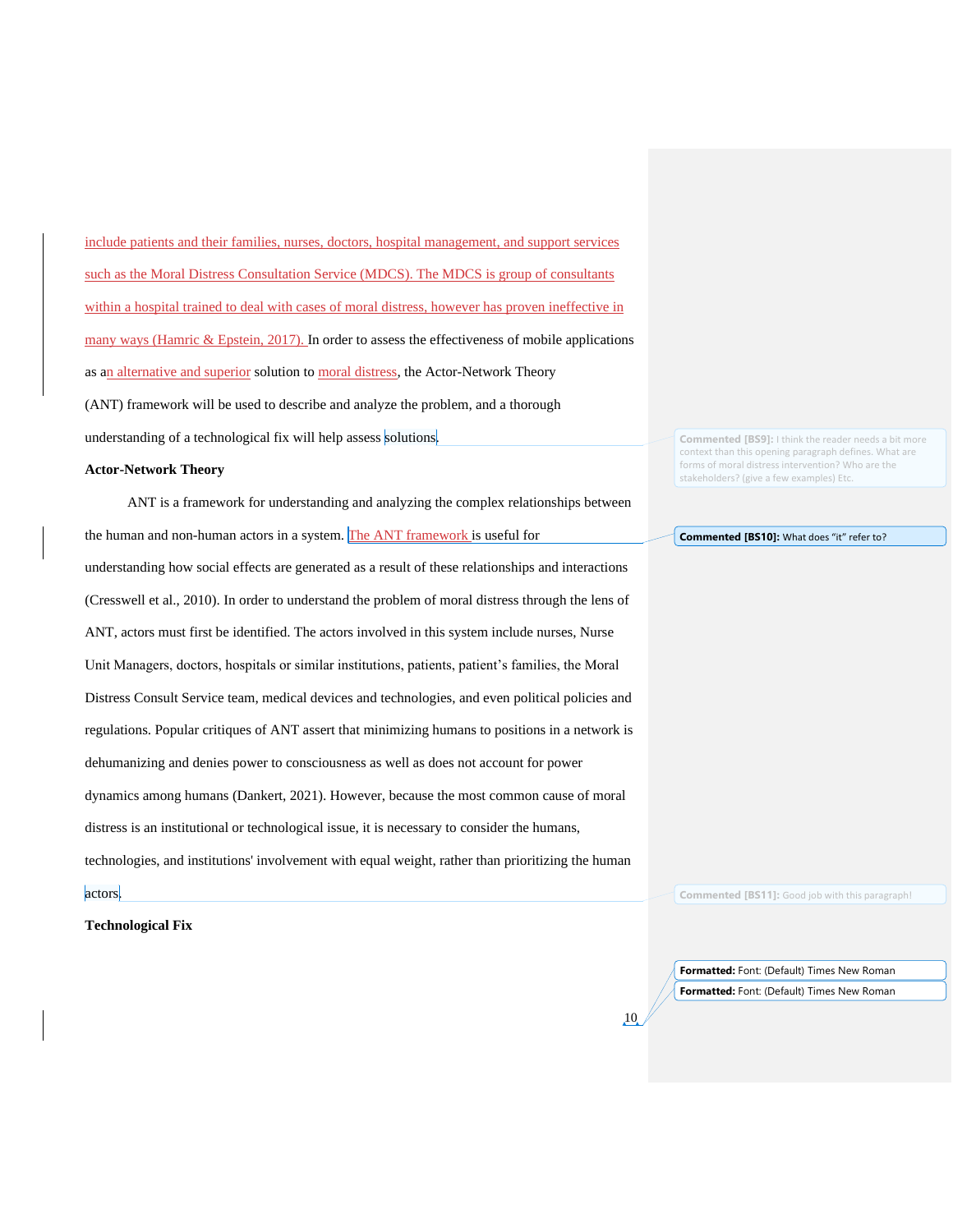A technological fix is a means of resolving an issue solely with the use of technology and little to no social intervention (Johnston, 2018). Although there are advocates for technological fixes in certain situations, the most popular consensus is that technological fixes are only beneficial for solving specific, well-defined, and stationary problems, and can have detrimental effects when used as the sole solution for more complex problems (Johnston, 2018). As discussed when considering ANT, there are many factors and complex relationships involved in moral distress, making it far from a well-defined and stationary problem. Due to the complexity of the problem, it is necessary to assess the success of mobile applications as moral distress intervention by determining whether it incites societal change or is

strictly a technological fix.

**Research Question:** How is a mobile application an effective sociotechnical solution for moral distress intervention for healthcare professionals?

A combination of documentary research methods, interviews, and policy and network analysis will be utilized to answer this research question by better understanding how the actors and networks interact. Network and policy analysis will first be conducted on hospitals and similar institutions that are the workplace of nurses with moral distress. This analysis is necessary because the definition of moral distress asserts that the root of the issue is typically institutional, so the policies and structure of the institution must be fully understood in order to go beyond a technological fix and address the societal and institutional factors at play. Interviews and documentary research methods will then be used to fully understand the problem of moral distress and the current intervention strategies. The following key phrases will be used to find scholarly articles addressing the topic: "moral distress," "moral distress thermometer," "moral distress intervention," "mental health mobile applications," and "moral distress in

**Commented [BS12]:** Two points here. Try not to start a sentence with "because" in formal writing. Clarify what "this" refers to.

**Commented [BS13]:** The punctuation should appear within the quotation in APA formatting.

**Formatted:** Font: (Default) Times New Roman **Formatted:** Font: (Default) Times New Roman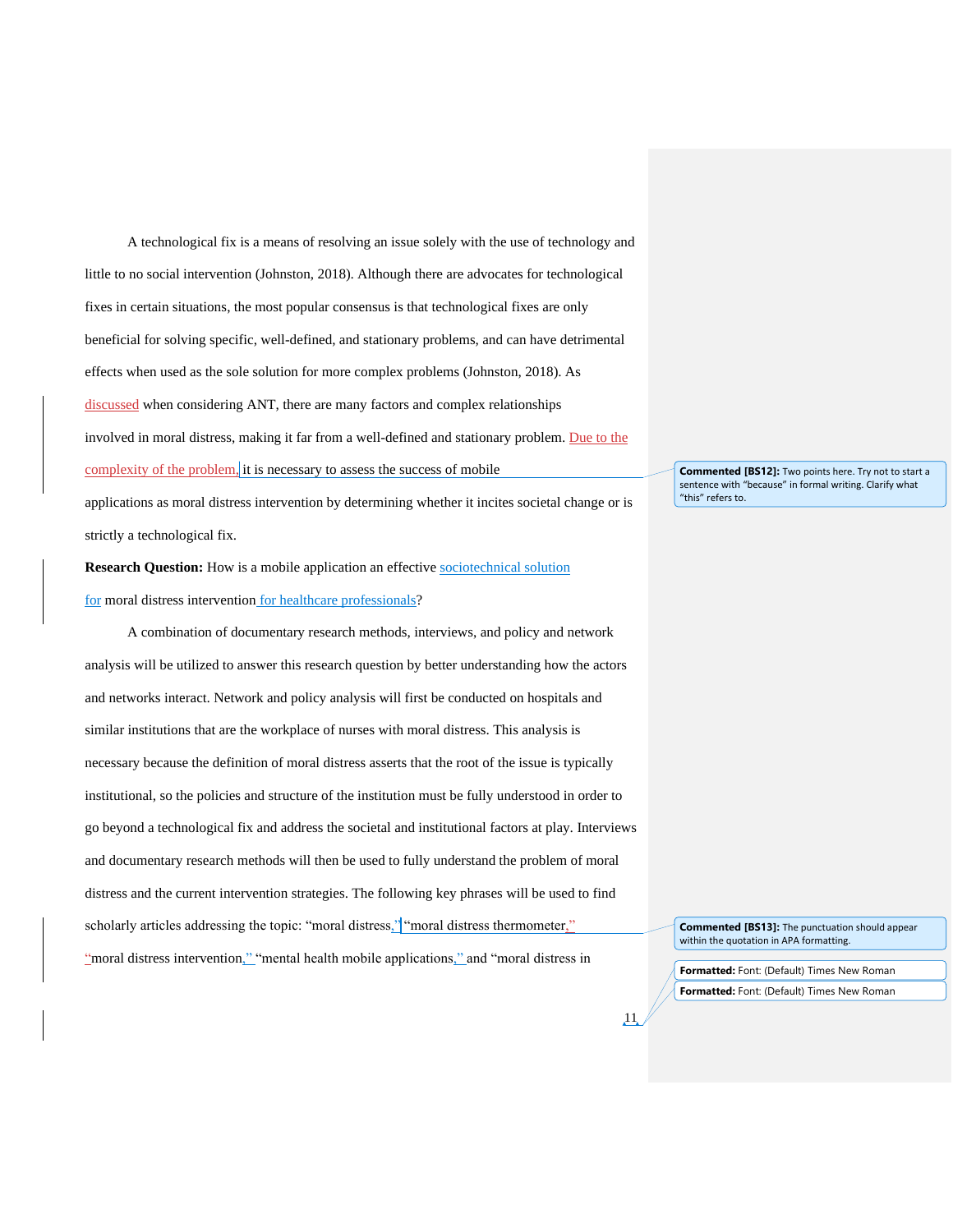nurses." There are no current moral distress resolution applications, therefore researching mobile applications created to address other mental health issues will provide useful insight as to how a similar application for moral distress can be successful or unsuccessful. Lucia Wocial, PhD, RN, an expert in moral distress and nursing ethics, will be interviewed to better understand the problem and her tool for moral distress intervention, the moral distress thermometer. This research will be very beneficial because the moral distress thermometer is a tool that could potentially be incorporated into a mobile application. Interviews with members of the UVA nursing staff will also be conducted to discuss the practicality of a moral distress intervention application, and how the current UVA moral distress intervention strategies are failing. These interviews with human actors will also be a useful tool for identifying a more complete list of the non-human actors involved in order to successfully apply ANT. Utilization of the described researched methods will allow for a complete understanding of the problem of moral distress and how a mobile application can be a successful tool for intervention.

## **Conclusion**

This proposal introduces the design of a mobile application as a novel method of detecting and resolving moral distress in nurses. The team will create a mobile application where nurses can rate their level of moral distress, explain the cause of the distress, and report it to an individual in a position to resolve the issue. It is superior to previous methods of moral distress intervention because it allows for anonymity, provides real time relief, and gives nurses a platform to communicate with the decision makers of their institution. The goal of this technical project is to decrease moral distress levels among nurses, and eventually decrease nurse turnover and burnout at the institution. In order to achieve this goal, it is crucial to research and assess how a mobile application can be an effective method of moral distress intervention. This requires

**Formatted:** Font: (Default) Times New Roman **Formatted:** Font: (Default) Times New Roman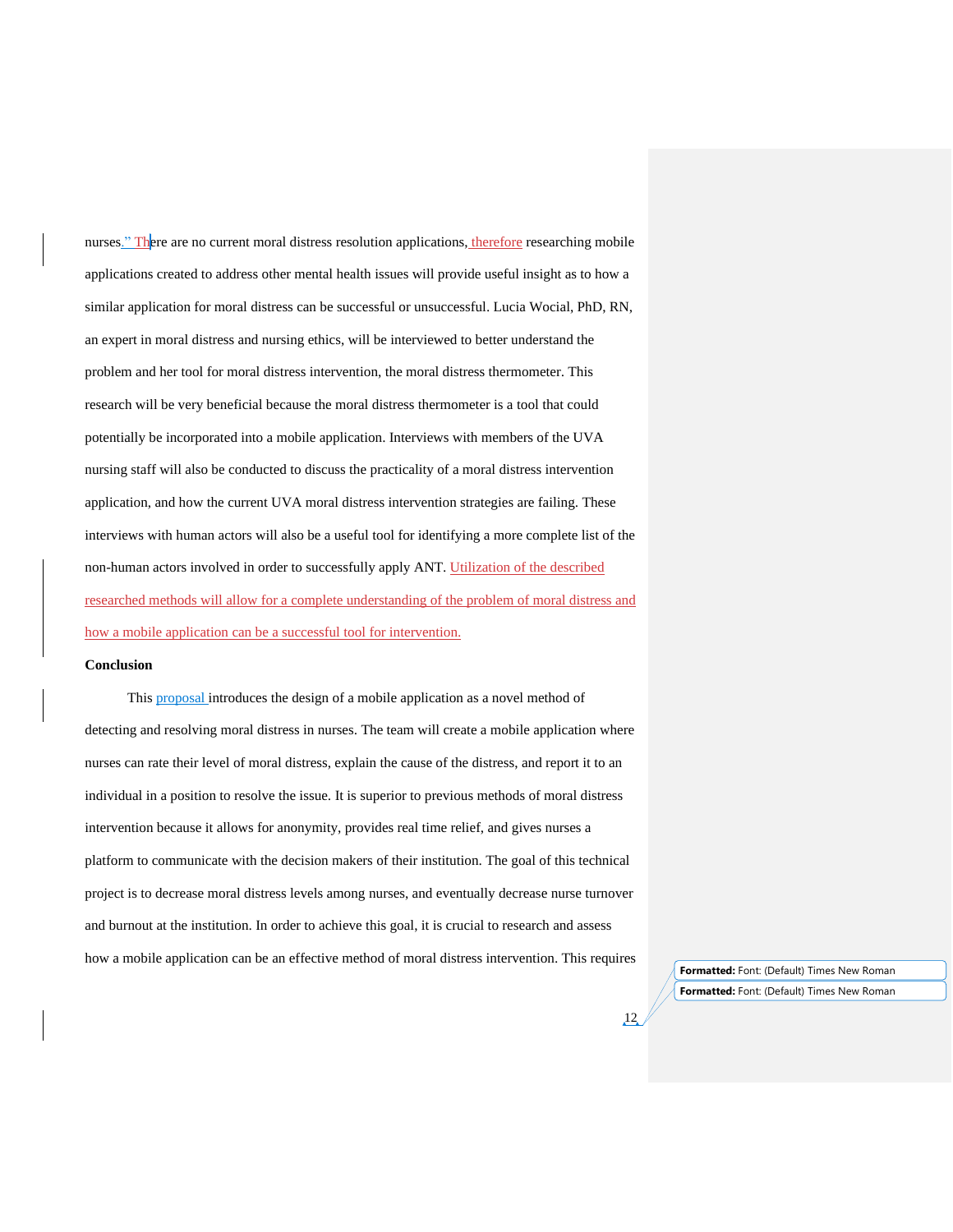perceiving the problem through the lens of ANT to fully understand how the stakeholders and artifacts interact with one another and contribute to the problem. The two projects have a mutualistic relationship, where each project helps improve the other. Not only does the development of a mobile application act as a case study to better answer the research question, but the information found through research will likely be applied to the application in order to improve its effectiveness in reducing moral distress.

**Commented [BS15]:** I think you need to strengthen the language that there are two projects in this proposal. Technical project and STS research paper.

## **Bibliography**

- Brooks T. (2021). *Gantt Chart: Fall 2021-Spring 2022 Technical and STS Research Projects Timeline.* [Figure 1]. *Prospectus* (Unpublished undergraduate thesis). School of Engineering and Applied Science, University of Virginia. Charlottesville, VA.
- Cresswell, K. M., Worth, A., & Sheikh, A. (2010). Actor-Network Theory and its role in understanding the implementation of information technology developments in healthcare. *BMC Medical Informatics and Decision Making*, *10*(1), 67. https://doi.org/10.1186/1472- 6947-10-67
- Dankert, R. (2021). *Actor network theory*. Actor Network Theory an overview | ScienceDirect Topics. Retrieved October 28, 2021, from https://www.sciencedirect.com/topics/socialsciences/actor-network-theory.
- Epstein, E. G., & Delgado, S. (2010). Understanding and addressing moral distress. *The Online Journal of Issues in Nursing*, *15*. https://doi.org/10.3912/OJIN.Vol15No03Man01
- Frost, A. (2021, July 27). *Working conditions, understaffing is driving nurses to quit*. opb. Retrieved October 28, 2021, from https://www.opb.org/article/2021/07/21/workingconditions-understaffing-is-driving-nurses-to-quit/.

**Formatted:** Font: (Default) Times New Roman **Formatted:** Font: (Default) Times New Roman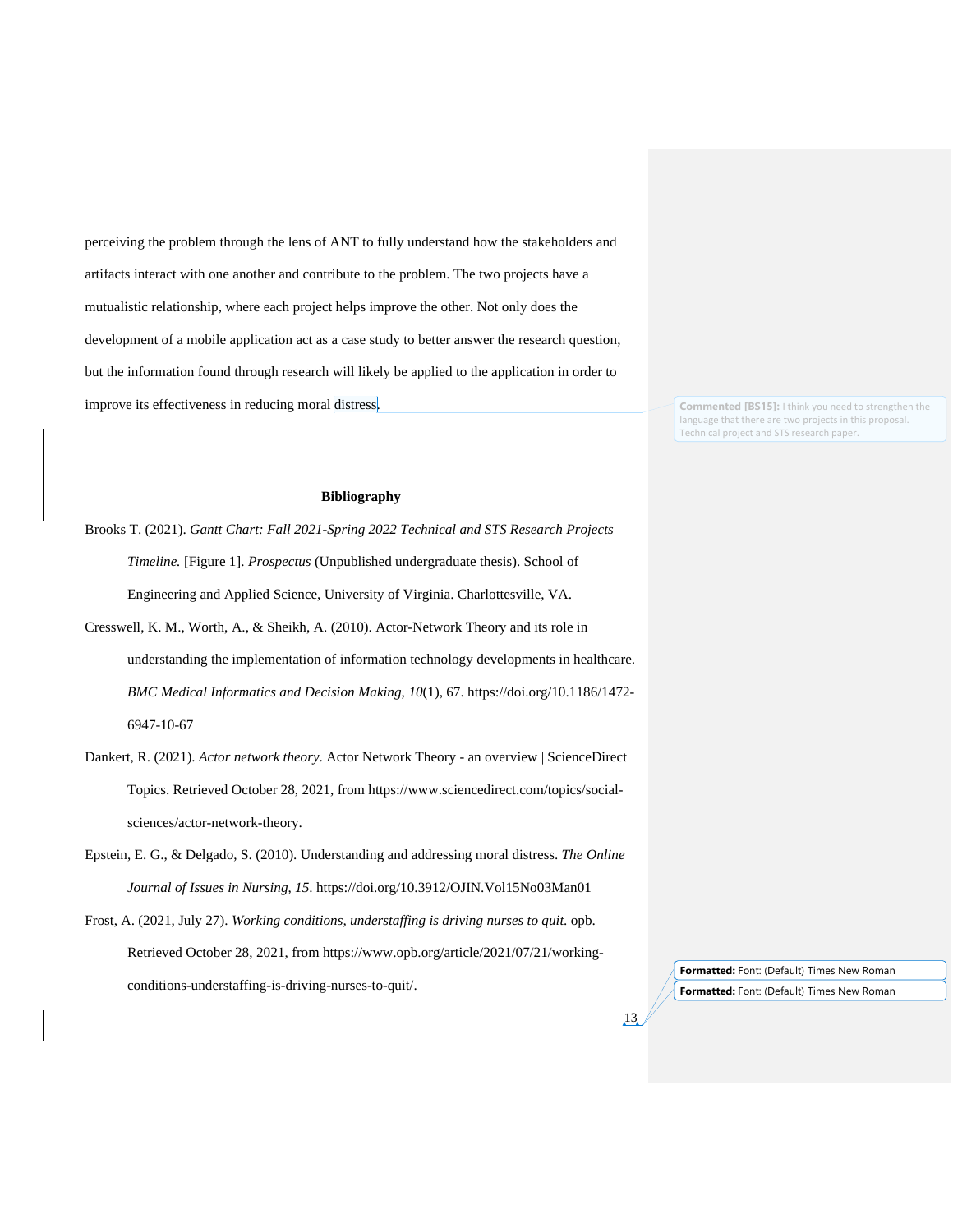- Haddad, L. M., Annamaraju, P., & Toney-Butler, T. J. (2021). Nursing Shortage. In *StatPearls*. StatPearls Publishing. http://www.ncbi.nlm.nih.gov/books/NBK493175/
- Hamric, A. B., & Epstein, E. G. (2017). A Health System-wide Moral Distress Consultation Service: Development and Evaluation. *HEC Forum: An Interdisciplinary Journal on Hospitals' Ethical and Legal Issues*, *29*(2), 127–143. https://doi.org/10.1007/s10730-016- 9315-y
- Henrich, N. J., Dodek, P. M., Gladstone, E., Alden, L., Keenan, S. P., Reynolds, S., & Rodney, P. (2017, July 1). *Consequences of moral distress in the intensive care unit: A qualitative study*. American Journal of Critical Care. Retrieved October 28, 2021, from https://aacnjournals.org/ajcconline/article/26/4/e48/4380/Consequences-of-Moral-Distress-in-the-Intensive.
- Jameton, A. (1984). *Nursing Practice: The Ethical Issues*. Eweb:51336. https://repository.library.georgetown.edu/handle/10822/800986
- Johnston, S. (2018). Alvin Weinberg and the Promotion of the Technological Fix. *Technology and Culture*, *59*, 520–561. https://doi.org/10.1353/tech.2018.0061
- Lau, N., O'Daffer, A., Colt, S., Yi-Frazier, J. P., Palermo, T. M., McCauley, E., & Rosenberg, A. R. (2020). Android and iPhone Mobile Apps for Psychosocial Wellness and Stress Management: Systematic Search in App Stores and Literature Review. *JMIR MHealth and UHealth*, *8*(5), e17798. https://doi.org/10.2196/17798
- Lau, N., O'Daffer, A., Yi-Frazier, J. P., & Rosenberg, A. R. (2021). Popular Evidence-Based Commercial Mental Health Apps: Analysis of Engagement, Functionality, Aesthetics, and Information Quality. *JMIR MHealth and UHealth*, *9*(7), e29689.

https://doi.org/10.2196/29689 **Formatted:** Default Paragraph Font

14

**Formatted:** Font: (Default) Times New Roman **Formatted:** Font: (Default) Times New Roman